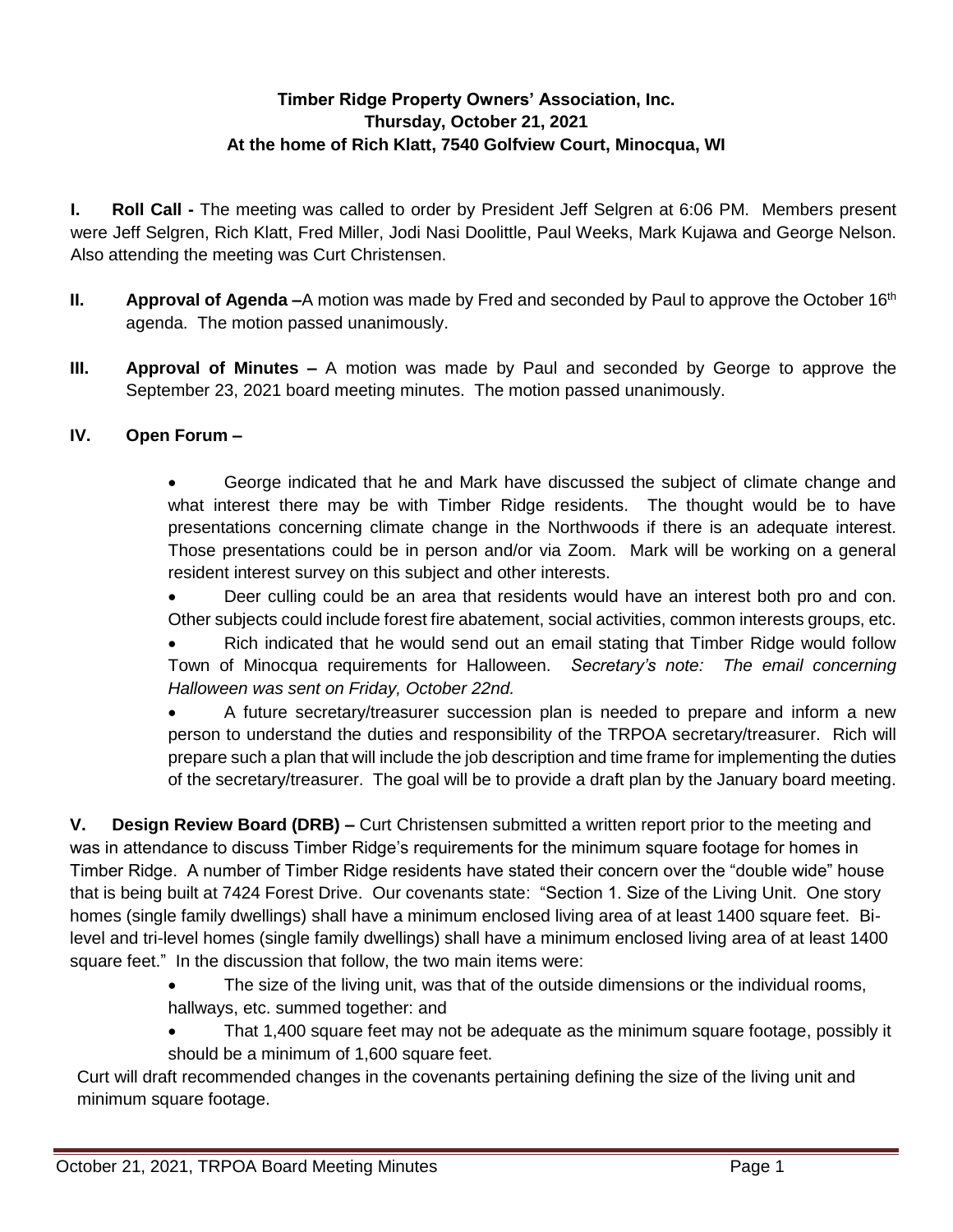### **VI. Secretary/Treasurer Report – Rich Klatt**

- Rich reported that the TRPOA bank account statement indicates, as of October 19, 2021, a balance of \$134,071.53 in the checking account and \$80,388.90 in a money market account. Both accounts total \$214,460.43.
- Significant expenses from September 23, 2021 to October 19, 2021 were as follows:
	- a) \$1,266.00 to Foley's Tree Service 50% down payment to proceed with tree removal;
		- b) \$240.00 to Robert Merz for sign rental refund;
		- c) \$630.00 to Peterson Metz for preparing 2020-21 income tax return;
		- d) \$!,582.50 to Foley's Tree Service for roadway tree removal;
		- e) \$5,174.00 to Auto-Owners Insurance for our yearly liability insurance; and
		- f) \$9,165.00 to Pitlik & Wick, Inc. for asphalt paving on Ridgewood Road.

 **Property Foreclosures**: Rich had reported that he and Paul Weeks met with our attorney, John Houlihan, on August 30<sup>th</sup> to discuss the foreclosure procedure. The first step will be to have Oneida Title conduct a title search to determine others that may have claims against the three property owners that we will be foreclosing. That step has not been completed by our attorney.

#### **VII. Roads Report/Discussion** - Rich Klatt

 Rich stated that Pitlik and Wick has completed the replacement of 112 ft. of asphalt pavement on Ridgewood Road. The placement of a two foot top soil shoulder along Timber Ridge Road from Forest Avenue to Fairway Lane has not been scheduled to date. The contract was signed in 2020 and the consensus of the board was to cancel the contract and seek other solutions to the low shoulders next year. *Secretary's note: An email was sent to Matt Gaulke with Pitlik & Wick on Friday, October 22 canceling the Timber Ridge Road low shoulder project.*

### **VIII. Activities Committee Liaison Report**

- A Christmas Party is scheduled for Thursday, December 16<sup>th</sup> at Norwood Pines. The party was previously scheduled for Friday, December 11<sup>th</sup>. To have a private party in Norwood Pines back room on a Friday or Saturday night, the restaurant wanted a \$5,000 guarantee. A guarantee is not required on a week night to reserve the back room. Information for the Christmas party along with a signup sheet was included in the fall newsletter.
- **Gourmet Dinner Group -** Rich reported that to date five residents have responded that they are interested in being part of a gourmet dinner group.

**IX. Website/Media Report –** Fred and Jodi said that both the web site and our Facebook page are having good responses.

### **X. Old Business**

- **Goals and Objectives for 2020-21**:
	- a) A meeting will be scheduled for the swimming pool committee prior to the November meeting.
- **Bear Skin Trail Access –** Needs input from Pat Van Hefty.
- **Timber Ridge History Committee –** No report
- **Bear Skin Trail access from Lot 371 –** Too many liability concerns with a trail on private property. A trail across Lot 371 will be investigated further.